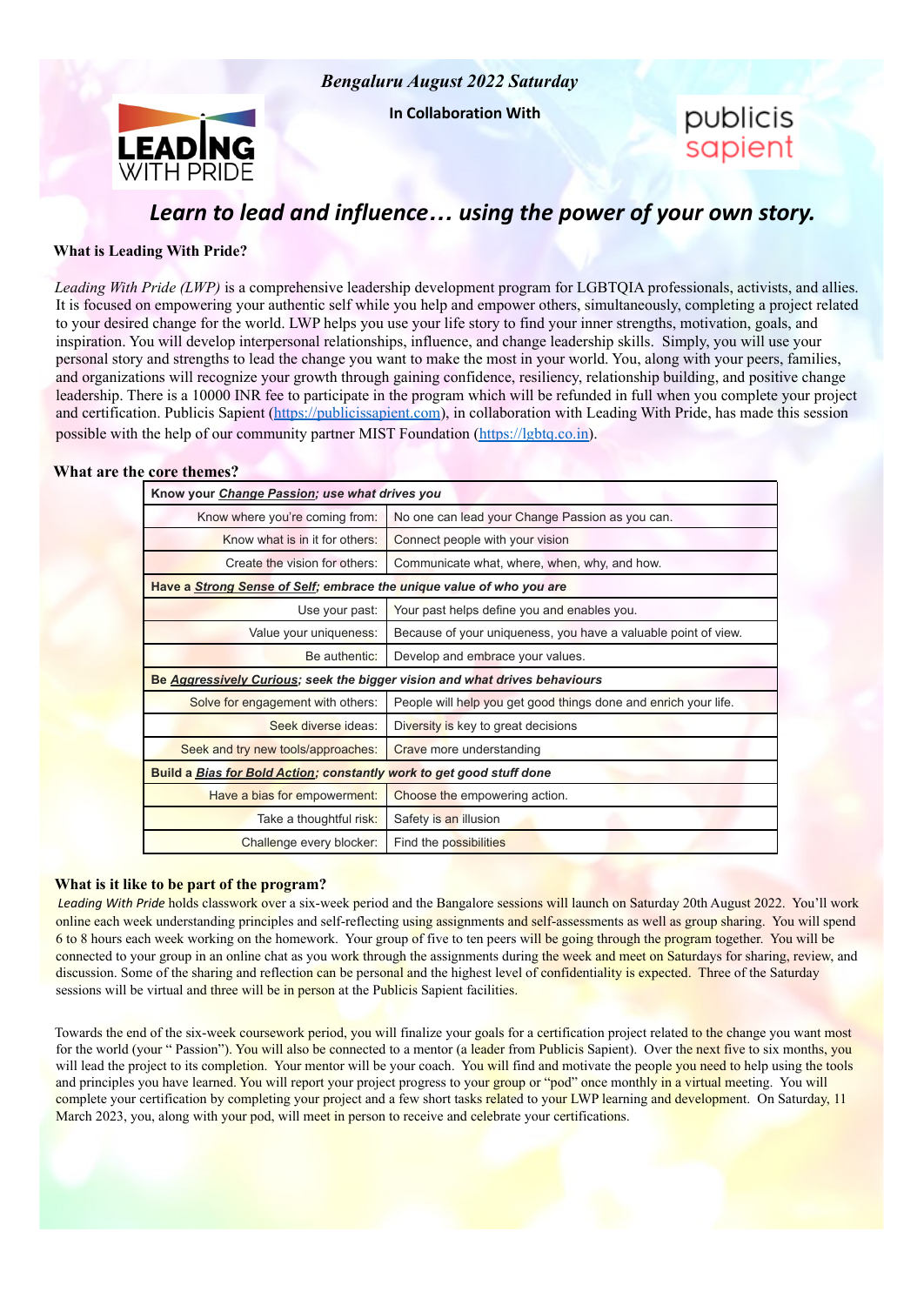#### **What must I do to participate:**

- 1. *Complete the short application* at *leadingwithpride.com*. In the application, you will be expected to tell us about what you want to change most in the world and a little bit about yourself. We also ask for your social media links and contact information. Once we get this information, we will work with you to answer your questions and get you set up for success in the program. You are expected to deposit your 10000 INR fee in this step. (Note: there are a very limited number of opportunities for individuals who struggle to pay the 10000 INR to receive loans. There are additional forms and process steps to qualify for this program. Participants are highly encouraged to self-fund through their own resources or with the help of friends and family.)
- 2. You will be sent an email notifying you that you have been accepted and can return to the website to *complete an online profile.* In the profile, you will need to provide some additional information about yourself and provide us with the contact information for a person that will assess your progress. We will call them "your assessor". This should be a person that knows you are taking this program and can fill out a short survey about your leadership skills. They can be a supervisor, friend or another associate that sees or talks with you often enough to see how you act. We use this information to objectively measure the effectiveness of the program. We will send them (and you) a survey three times; when you start the program, when you complete the coursework, and just before your certification. You should feel comfortable following up with them to ensure they have completed their survey at the correct time. Check our website for additional information on the assessor role.
- 3. After completing your profile, you can *begin the coursework* using the website tools and modules. You will be given four to six modules each week that you will need to complete prior to the **Saturday session**. Plan on six to eight hours of dedicated time and focus on completing your coursework each week. Coursework will involve reading in-depth material, watching videos, and completing quizzes and exercises, some of which will ask you to reflect on your life experiences. The work is designed to be intensive and cover a lot of important, sometimes new, and complex topics. You will need to plan time each day to work on completing the content and assignments.
- 4. In addition to the coursework, your group will meet each **Saturday. The Virtual Saturday sessions (using zoom) will start at 9:00 a.m. and finish at 5:30 p.m. with a two-hour break for Lunch.** The in-person session will be at the **Publicis Sapient** facilities starting at 9:00 a.m. and ending at 6:00 p.m. Lunch will be provided. You are required to **attend six sessions** fully prepared. Virtual sessions must be attended from a quiet, private place with strong and stable internet.
- 5. After completing the coursework, you will *focus on your project* work. Your mentor will coach you and the Leading With Pride staff will be available to provide additional guidance and help resolve problems. Once each month, there will be an online meeting with your group where you will report progress on your project. Additionally, you will be connected to people that have completed the Leading With Pride program and you can also reach out to them for ideas and support.
- 6. At the end of the project period, you will be expected to *complete your certification* by showing evidence of your project completion as well as some simple examples of how you have applied what you learned. The certification celebration in March is planned to be in person at the **Publicis Sapient** facility.

## **What is the workshop schedule?**

| <b>Publicis Sapient Batch August- October 2022</b> |                                                       |                                   |  |
|----------------------------------------------------|-------------------------------------------------------|-----------------------------------|--|
| <b>Batch starts</b>                                |                                                       | Saturday, 20 <sup>th</sup> August |  |
| Virtual Launch                                     | 6:00 p.m. to 8:00 p.m.                                | Saturday, 20 August               |  |
| Virtual Sharing Session                            | 9:00 a.m. to $12:00$ noon<br>$2:00$ p.m. to 5:30 p.m. | Saturday, 27 August               |  |
|                                                    | <b>Ganesh Chaturthi Holiday</b>                       |                                   |  |
| Virtual Sharing Session                            | 9:00 a.m. to $12:00$ noon<br>$2:00$ p.m. to 5:30 p.m. | Saturday, 10 September            |  |
| <b>Virtual Sharing Session</b>                     | 9:00 a.m. to $12:00$ noon<br>2:00 p.m. to 5:30 p.m.   | Saturday, 17 September            |  |
| <b>In-person Sharing Session</b>                   | 9:00 a.m. to 6:00 p.m.<br><b>Lunch Provided</b>       | <b>Saturday, 24 September</b>     |  |
| <b>In-person Sharing Session</b>                   | $9:00$ a.m. to $6:00$ p.m.<br><b>Lunch Provided</b>   | <b>Saturday, 1 October</b>        |  |